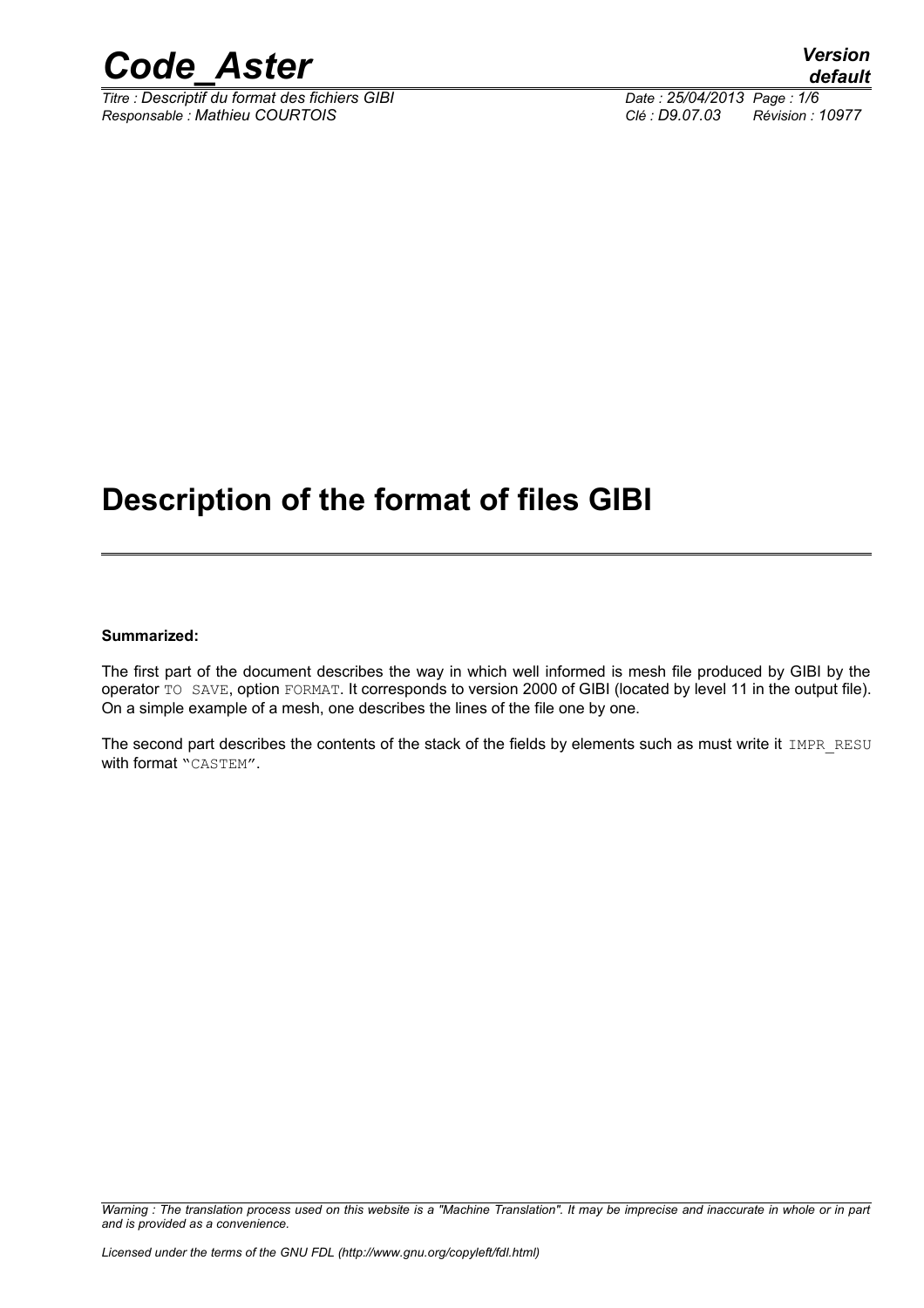# *Code\_Aster Version*

*Titre : Descriptif du format des fichiers GIBI Date : 25/04/2013 Page : 2/6 Responsable : Mathieu COURTOIS Clé : D9.07.03 Révision : 10977*

### **1 File mesh**

#### **1.1 Example used**

the description of mesh file produced by GIBI is made from the following example:

```
opti tithe 2 elem qua4;
Pa = 0 0; Pb = 1 0; liab = Pa droi 3 Pb;known = trans liab 2 (0 1);
ens= liab and known;
opti sauv format "mon.fic"; sauv
format liab ens; end
; In
```
the results file, one inserts comments to explain what contain the lines **of the file right** afterwards. Description

#### **1.2 of each line Beginning**

```
of the file "mon.fic" First
package of which the number of lines does not vary. One finds there indications general. RECORD 
OF TYPE 4 NIVEAU 
11 NIVEAU ERREUR 0 DIMENSION 2 DENSITY 
.00000 E+00 RECORD
OF TYPE 7 NOMBRE 
INFO CASTEM2000 8 IFOUR 
-1 NIFOUR 0 IFOMOD -1 IECHO 1 IIMPI 0 IOSPI 0 ISOTYP 1 NSDPGE 
0 Second 
package which defines all the stacks (a stack by type of object and certain stacks in more). A record
of the type 2 prevents writing of a new stack, that of type 5 prevents end. RECORD 
OF TYPE 2 CRUSHES 
NUMERO 1NBRE OBJECTS NAME 3NBRE OBJECTS 6 the stack
number 1 is that of the objects of mesh type. The line following one gives the name of saved the
meshes objects. LIAB 
KNOWN ENS the line 
following one gives the sequence numbers, in the stack, of the named objects quoted previously. In our
case LIAB is the first, SU is the third and ENS is the second. (valid 
for all the lines which follows to the next stack) 1 3
         2 Transition 
with the description of the objects ones after the others. Description
of the first object: The first
record of each object is composed of 5 numbers representing: ITYPEL
: type of the element 1=point, 2=segment with two nodes? NBSOUS
: number of under parts in this object, under part by type of elements the component. NBREF
: number of under references. A reference is for example contour NBNOEL
: many nodes per element NBEL
: many elements If ITYPEL
=0 then NBSOUS different from zero. In this case one will read the list of the positions, in the stack of
the objects, of under parts the component. If NBSOUS
=0, NBNOEL and NBEL are different from zero, one finds, if need be, the list of the references,
numbers of the colors then connectivities. Here 3
elements with 2 nodes of segment to 2 nodes 2 0 
 0 2 3 As 
NBREF=0 one passes to the record giving the number of the color of the elements. 0 0
```
*Warning : The translation process used on this website is a "Machine Translation". It may be imprecise and inaccurate in whole or in part and is provided as a convenience.*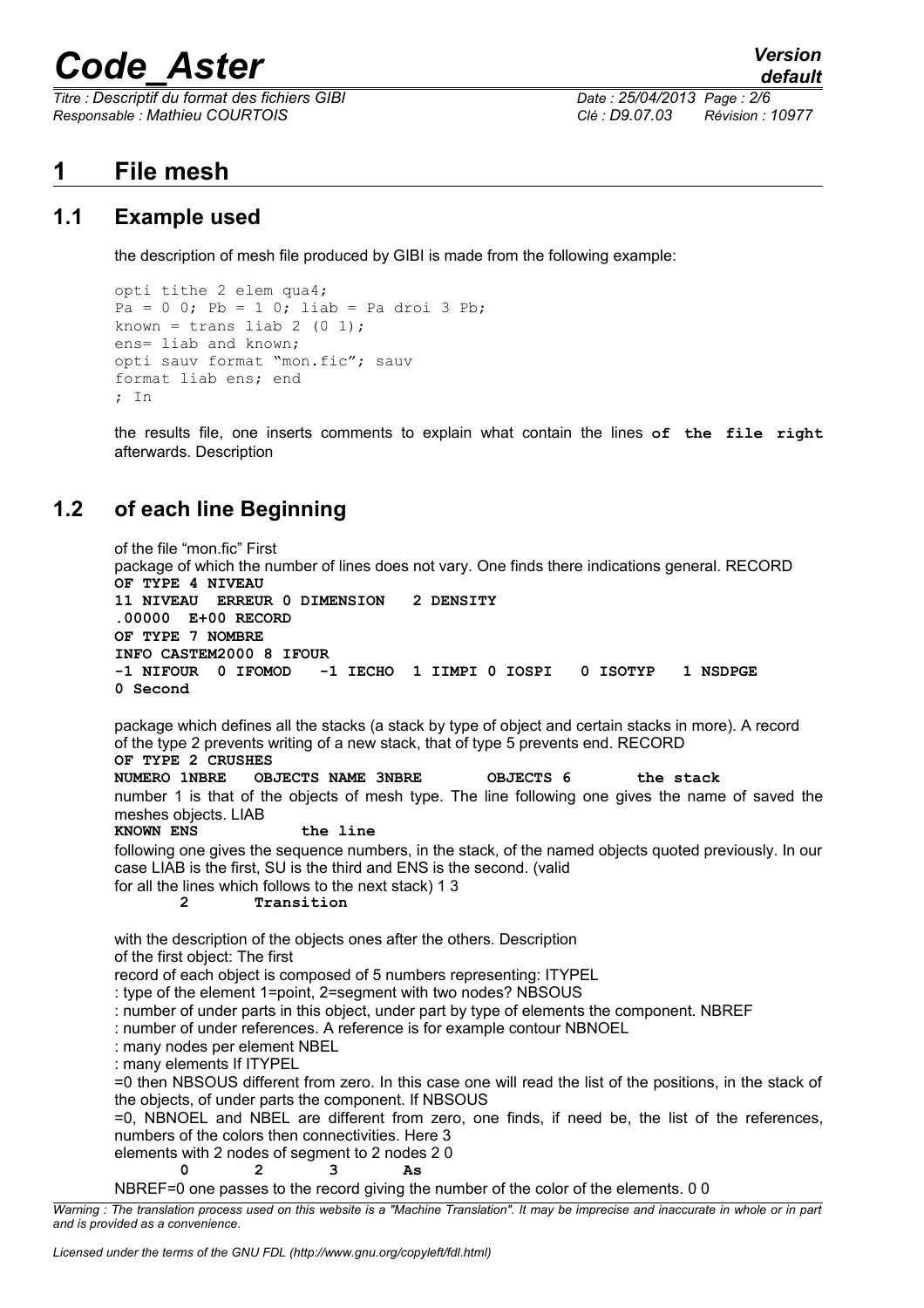*Code\_Aster Version default Titre : Descriptif du format des fichiers GIBI Date : 25/04/2013 Page : 3/6 Responsable : Mathieu COURTOIS Clé : D9.07.03 Révision : 10977*  **0 Table**  of connectivities. Description of the first element then second… CAUTION it is not true classification, it is necessary to make it pass by the filter of the last table of the stack number 32. Thus element 1 is formed by nodes 1 and, 3 element 2 is made of 3 and 4 and element 3 is formed by nodes 4 and 2. 1 2  **2 3 3 4 Description**  of the second object mesh ITYPEL =0 thus mesh complexes made up of 2 pennies left 0 2  **0 0 0 These under**  - parts are represented by the objects mesh 1 and 3 of this stack 1 3  **Description**  of the third object of stack ITYPEL =8 NBSOUS=0 thus mesh of 6 element with 4 nodes. There are 4 references (here sides of the KNOWN rectangle). 8 0  **4 4 6 Follows**  the list of the meshes objects representing references 1 4  **5 6 Follows**  the list of the numbers of the colors 0 0  **0 0 0 0 Follows**  the list of connectivities (numbers of nodes per element) not to forget stack 32 to pass it to the filter of the last list from. the 1 2  **5 6 2 3 7 5 3 4 8 7 6 5 9 10 5 7 11 9 7 8 12 11 Description**  of the fourth object: It is the second reference of the third object of the stack 2 0  **0 2 2 0 0 4 8 8 12 Fifth**  object 2 0  **0 2 3 0 0 0 12 11 11 9 9 10 Sixth**  object 2 0  **0 2 2 0 0 10 6 6 1 End of**  the stack number 1 and beginning of stack 32 (that of the points) the RECORD  **OF TYPE 2 CRUSHES NUMERO 32NBRE OBJECTS NAME 2NBRE OBJECTS 12 Lists**  names of points PA PB **Follows**  the list of the numbers of the items named  $PA = 1 PB = 4 1 4$  **follows**  the number of nodes 12  **the following**  table gives the filter to have the true number of the nodes belonging with the described elements. For example, if an element, described in stack 1, refers to a number of node equal to 5 it should be put equal to 12 1 3  **4 2 12 10 13 11 7 6 8 9 End of**  stack 32, beginning of stack 33 (that of the configurations (coordinated)) RECORD  **OF TYPE 2 CRUSHES NUMERO 33NBRE OBJECTS NAME 0NBRE OBJECTS 1 Follows**  the number of points which one gives the coordinates the 39  **coordinates** 

*Warning : The translation process used on this website is a "Machine Translation". It may be imprecise and inaccurate in whole or in part and is provided as a convenience.*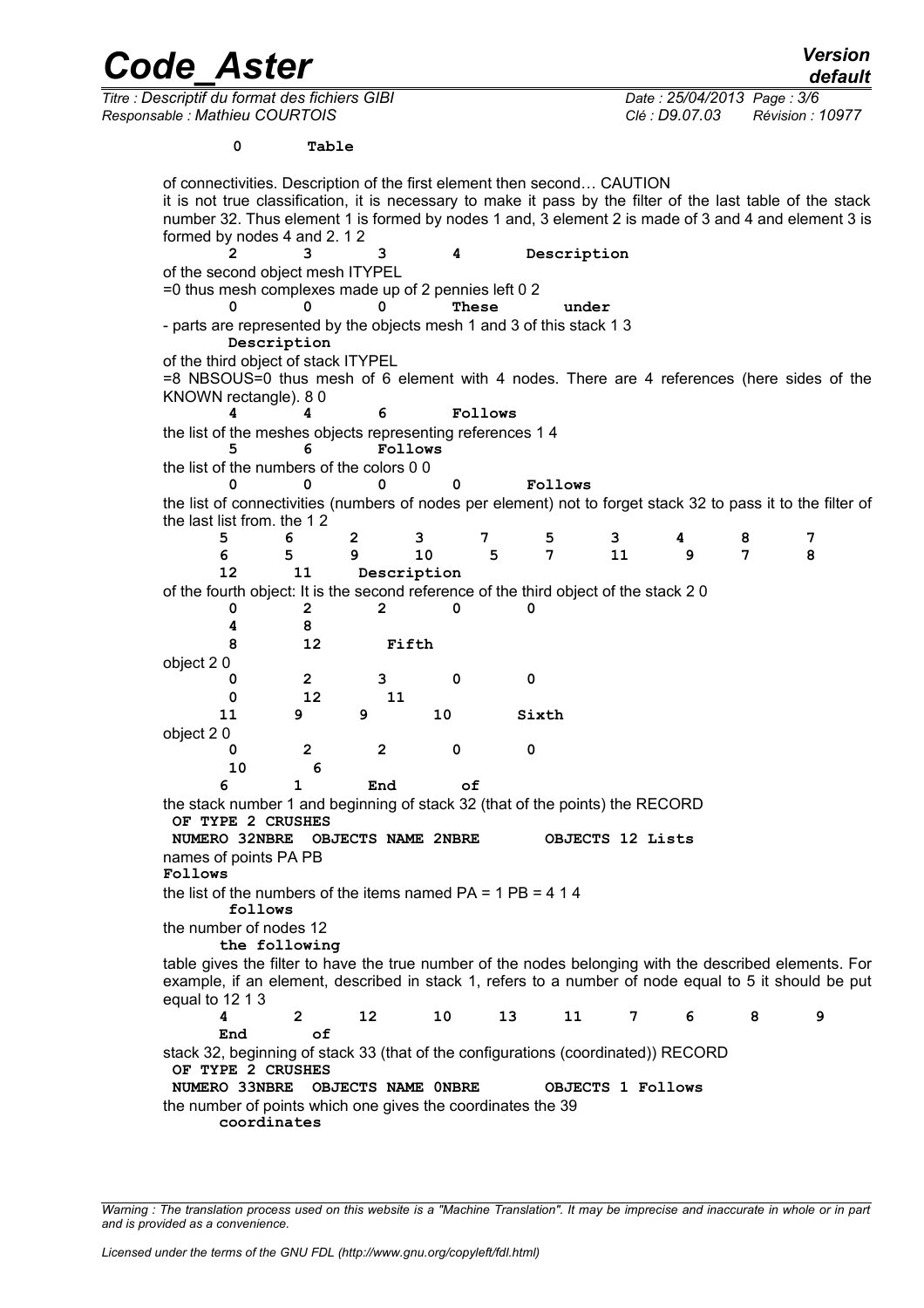## *Code\_Aster Version*

*Titre : Descriptif du format des fichiers GIBI Date : 25/04/2013 Page : 4/6 Responsable : Mathieu COURTOIS Clé : D9.07.03 Révision : 10977*

*default*

are given by nodes. Initially the first then the second… For each nodes, one gives the 2 or 3 coordinates plus the current density to the moment of his creation thus here 3 values per node. 0.00000000000000  **E+00 0.00000000000000 E+00 0.00000000000000 E+00 1.00000000000000 E+00 0.00000000000000 E+00 0.00000000000000 E+00 3.33333333333333 E-01 0.00000000000000 E+00 3.33333333333333 E-01 6.66666666666667 E-01 0.00000000000000 E+00 3.33333333333333 E-01 0.00000000000000 E+00 1.00000000000000 E+00 0.00000000000000 E+00 0.00000000000000 E+00 1.00000000000000 E+00 0.00000000000000 E+00 3.33333333333333 E-01 1.00000000000000 E+00 3.33333333333333 E-01 6.66666666666667 E-01 1.00000000000000 E+00 3.33333333333333 E-01 1.00000000000000 E+00 1.00000000000000 E+00 0.00000000000000 E+00 0.00000000000000 E+00 5.00000000000000 E-01 5.00000000000000 E-01 1.00000000000000 E+00 5.00000000000000 E-01 5.00000000000000 E-01 3.33333333333333 E-01 5.00000000000000 E-01 5.00000000000000 E-01 6.66666666666667 E-01 5.00000000000000 E-01 5.00000000000000 E-01 RECORD OF TYPE 5 LABEL AUTOMATIQUE: 1 End of**  the file. Crush

### **2 fields by elements One describes**

here the stack of the fields by elements (stack number 39) such as must produce it command IMPR RESU. The stack

number 39 corresponds to the fields by elements (MCHAML in Castem). CRUSH **NUMERO 39NBRE OBJECTS NAME 0NBRE OBJET 1 line** 

This specifies the number of subfields (one by elementary mesh, noted N1), the mode of computation (- 2 plane stresses, -1 plane strains, 0 axisymmetric, 1 Fourier series, 2 three-dimensional), number D" information further provided (noted N3), length of the title 52  **4 16 Title** 

of the field by element FORCED

#### **Block Block**

of N1x  $(3 + N3)$  whole (here 5x7): pointer towards the mesh support of the subfield, not used, number of components of the field in the subfield, N3 information (dependence with respect to the reference, not used, number of the harmonic of Fourier, values defined in the nodes or elsewhere…). 215  **0 6 0 0 0 0 218 0 6 0 0**

|     | v v |                | ັບ | ັບ |     | ◡ |       | v |    | 410 |     |   | v v |                | v | . U |
|-----|-----|----------------|----|----|-----|---|-------|---|----|-----|-----|---|-----|----------------|---|-----|
|     |     |                |    |    | 219 |   |       |   | 06 |     | 0   | 0 |     |                |   | 0   |
| 220 |     |                |    |    |     |   |       |   |    |     |     |   |     |                |   |     |
|     |     | 0 <sub>6</sub> |    | 0  |     | 0 | 0     |   |    | 0   | 221 |   |     | 0 <sub>6</sub> |   |     |
|     |     |                |    |    | 0   |   | Names |   |    |     |     |   |     |                |   |     |

of the components of each subfield (in general, Aster does not write anything, as the format of reading is 8  $(1X, AB)$  and qu "with the reading Castem two values to read a name of component, it is thus necessary  $[(N1*2-1)/8 + 1]$  blank lines!). [blank line

*] [blank line ] There are*

then N1 blocks , one by subfield: Values

not used: as much of 0 that components in this zone. 0 0

*Warning : The translation process used on this website is a "Machine Translation". It may be imprecise and inaccurate in whole or in part and is provided as a convenience.*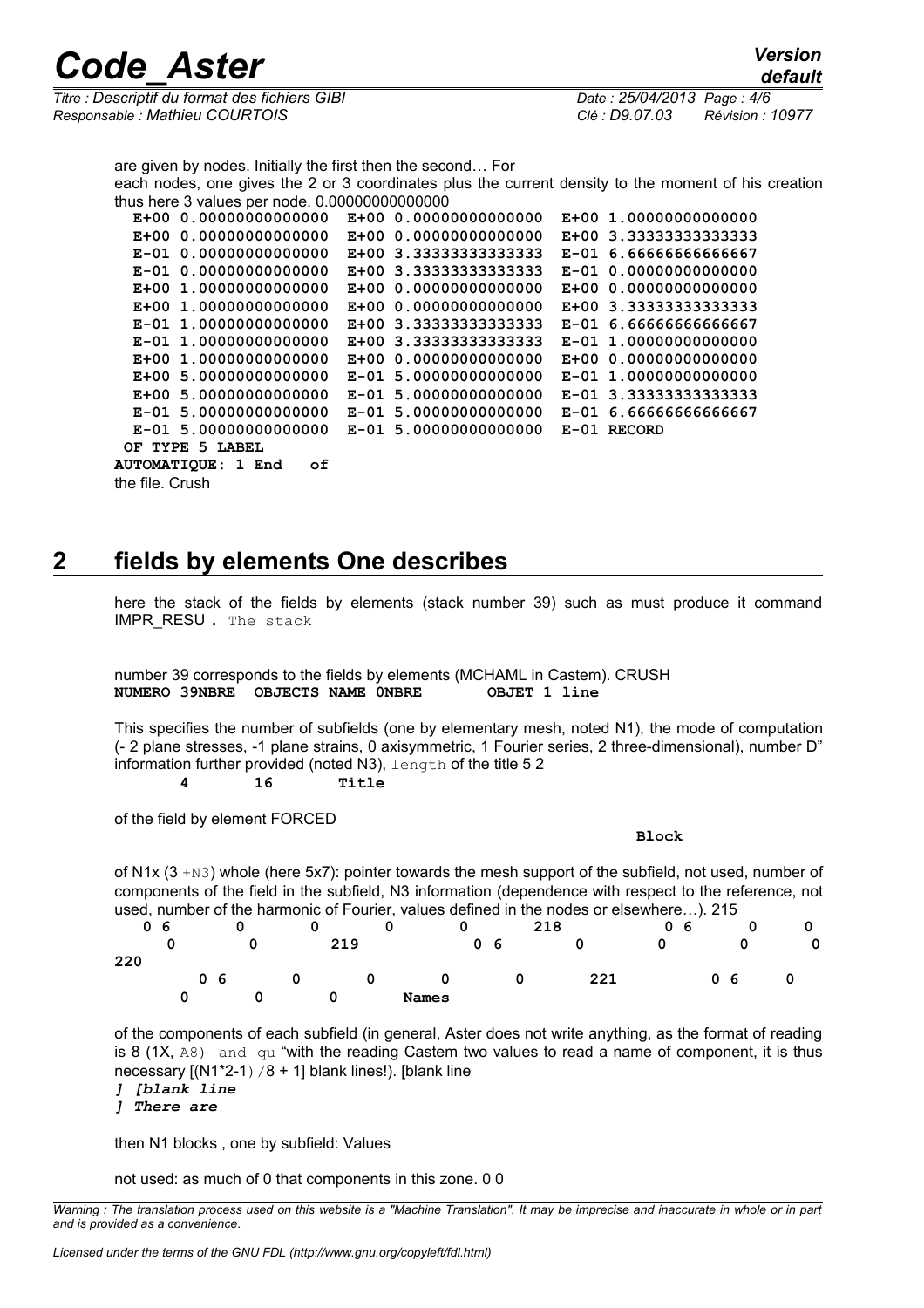| <b>Code Aster</b>                              |  | <b>Version</b><br>default  |                  |      |                   |  |
|------------------------------------------------|--|----------------------------|------------------|------|-------------------|--|
| Titre : Descriptif du format des fichiers GIBI |  | Date: 25/04/2013 Page: 5/6 |                  |      |                   |  |
| Responsable : Mathieu COURTOIS                 |  | Clé : D9.07.03             | Révision : 10977 |      |                   |  |
|                                                |  |                            |                  | Name | of the components |  |

*Warning : The translation process used on this website is a "Machine Translation". It may be imprecise and inaccurate in whole or in part and is provided as a convenience.*